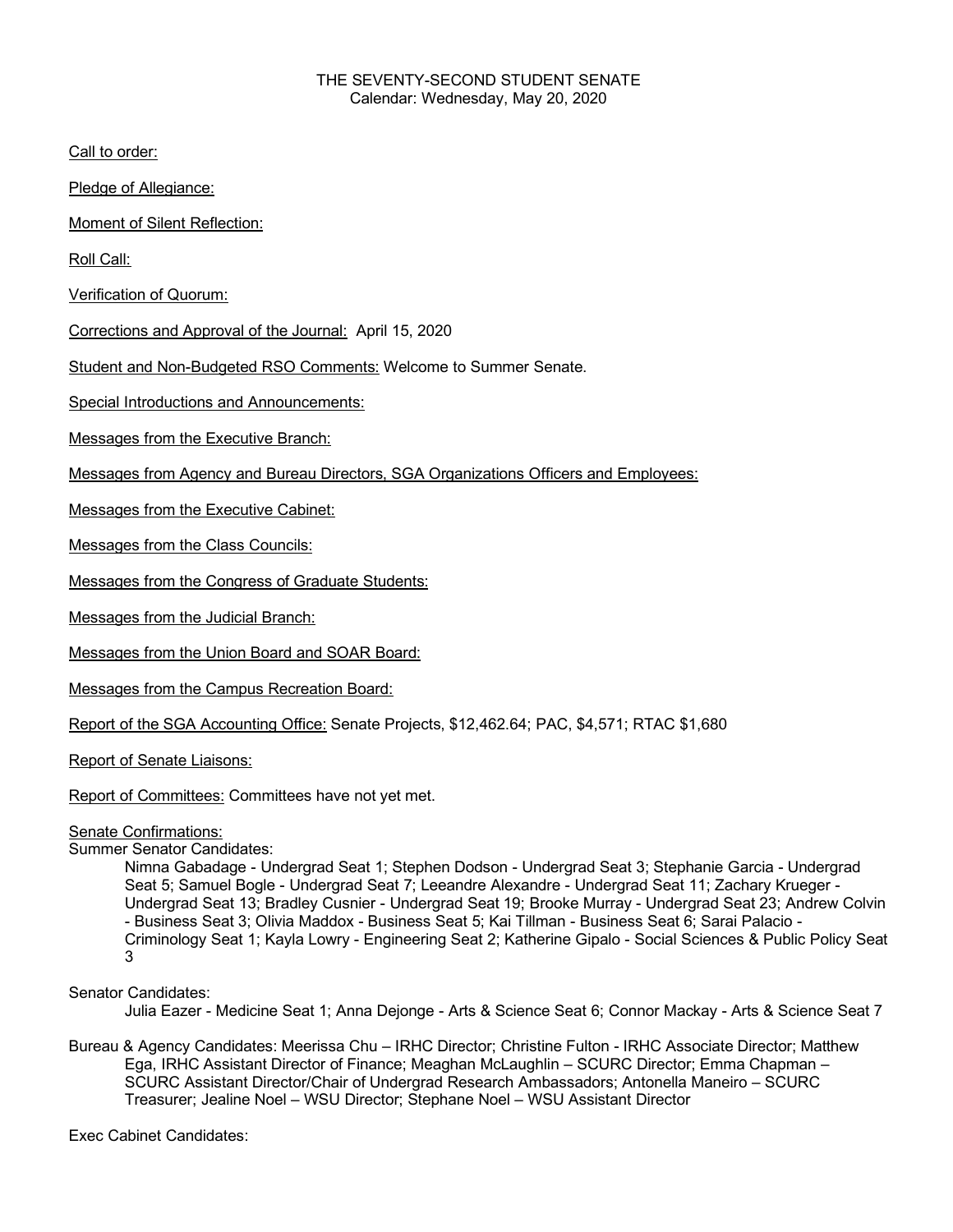Thomas Roca - Chief of Staff; Alexa Issac - Deputy Chief of Staff; Cameron Fink - Deputy Treasurer; Emany Desinor - Secretary of Appointments; Jacey Hanley - Press Secretary; Colbi Thykadavil - Director of Cabinet Affairs; Aliyah Hurt - External Affairs; Rawan Abhari - Internal Affairs; Jalen Blocker - Student Engagement; Sofia Slimak - Student Life

Consent Calendar: PAC and RTAC do not meet in the summer.

Bills First Reading:

| <b>Bill 39</b> | Sponsored by Senator Sojos and Leckie (P))<br>Amending Student Body Statutes Chapter 807.6K regarding funding board budgets in the fall.<br>REFERRED TO FINANCE THEN JUDICIARY, 2.19.<br>TABLED IN FINANCE, 2.25, 3.10, 3.31, 4.14.                                                             |
|----------------|-------------------------------------------------------------------------------------------------------------------------------------------------------------------------------------------------------------------------------------------------------------------------------------------------|
| <b>Bill 57</b> | Sponsored Sojos and Adamyk (P)<br>Amending Student Body Statutes 807.6 clarifying advertising regarding RSOs.<br>REFERRED TO FINANCE THEN JUDICIARY, 3.4.<br>TABLED IN FINANCE, 3.10, 3.31, 4.14                                                                                                |
| <b>Bill 58</b> | Sponsored by Senator Sojos (P)<br>Amending Student Body Statutes 807.6G clarifying funding to organizations.<br>REFERRED TO FINANCE THEN JUDICIARY, 3.4.<br><b>TABLED IN FINANCE, 3.10, 3.31, 4.14</b>                                                                                          |
| Bill 68        | Sponsored by Senator Sojos (P)<br>Amending Student Body Statutes Chapter 807.6 regarding RTAC. REFERRED TO<br>FINANCE, THEN JUDICIARY, 3.11. PASSED IN JUDICIARY OUT OF SEQUENCE, 4.6.                                                                                                          |
| <b>Bill 70</b> | Sponsored by Senator Ready (P), Adamyk (Co)<br>A transfer of \$8500 from Senate Projects to New Student & Family Programs to pay for<br>orientation bags. REFERRED TO SLAA THEN BUDGET, 3.11.<br>AMENDED AND TABLED IN SLAA, 3.30.<br>AMENDED AND PASSED IN SLAA, 4.13. TABLED IN BUDGET, 4.15. |
| <b>Bill 71</b> | Sponsored by Senator Ready (P), Adamyk (Co)<br>A transfer of \$8,675 from Executive Projects to New Student & Family Programs to pay for<br>orientation bags. REFERRED TO BUDGET, 3.11.<br><b>TABLED IN BUDGET, 3.31, 4.15.</b>                                                                 |
| <b>Bill 72</b> | Sponsored by Senator Primozic (P)<br>Amending Student Body Statutes Chapter 303.2 regarding TLI Leadership.<br><b>REFERRED TO IA THEN JUDICIARY, 3.11.</b><br>PASSED IA, 4.14.                                                                                                                  |
| <b>Bill 75</b> | Sponsored by Senator Sojos (P)<br>Amending Student Body Statutes Chapter 807.6G regarding travel funding limits.<br>REFERRED TO FINANCE THEN JUDICIARY, 4.1.                                                                                                                                    |
| <b>Bill 78</b> | Sponsored by Senator Weber (P), Leckie & Slimak (Co)<br>Amending Student Body Statutes Chapter 400.5.<br><b>REFERRED TO JUDICIARY, 4.15.</b>                                                                                                                                                    |
| <b>Bill 79</b> | Sponsored by Senator Lavender and Ready (P)<br>Amending Student Body Statutes Chapter 300.2.<br><b>REFERRED TO JUDICIARY, 4.15.</b>                                                                                                                                                             |
| <b>Bill 80</b> | Sponsored by Senator Lavender and Ready (P)<br>Amending Student Body Statutes Chapter 300.4<br><b>REFERRED TO JUDICIARY, 4.15.</b>                                                                                                                                                              |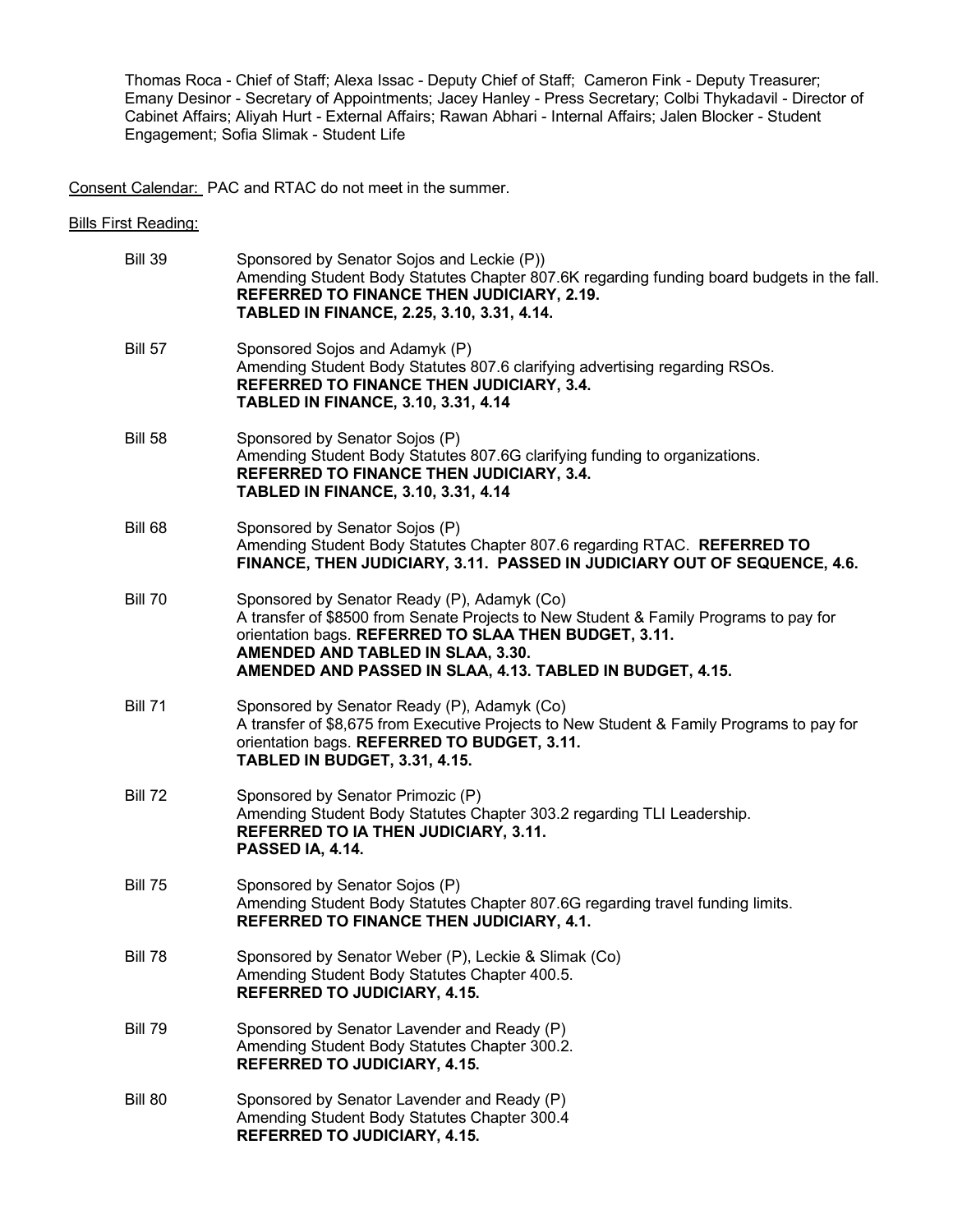| Bill 81        | Sponsored by Senator Lavender and Ready (P)<br>Amending Student Body Statutes Chapter 300.5.<br>Lavender moved to put a bill on first reading, seconded by Leckie, no objections, 4.15.<br><b>REFERRED TO JUDICIARY, 4.15.</b>                                    |
|----------------|-------------------------------------------------------------------------------------------------------------------------------------------------------------------------------------------------------------------------------------------------------------------|
| Bill 82        | Sponsored by Senator Lavender and Ready (P)<br>Amending Student Body Statutes Chapters 300-302.<br>Lavender moved to put a bill on first reading, seconded by Leckie, no objections, 4.15.<br><b>REFERRED TO JUDICIARY, 4.15.</b>                                 |
| Bill 83        | Sponsored by Dean (P) and Fahey (Co)<br>An allocation of \$2000 from Senate Projects to the ProfessioNole Clothing Closet.<br>Dean moves to put a bill on first reading, seconded by Gonzalez, no objections, 4.15.<br><b>REFERRED TO SLAA THEN BUDGET, 4.15.</b> |
| <b>Bill 84</b> | Sponsored by Senator Leckie (P)<br>Amending Student Body Statutes Chapter 509 with regards to appointing General Counsel.                                                                                                                                         |
| <b>Bill 85</b> | Sponsored by Senator Leckie (P), Adamyk, Porter, Murcia, Waters, Kilinc, Martin (Co)<br>Amending Student Body Statutes Chapter 300 with regards to the Attorney General.                                                                                          |

# **Bills Second Reading:**

| Bill 62        | Sponsored by Senator Villacorta & Gnanam (P), Murcia (Co)<br>Amending Student Body Statutes Chapter 1005.5 regarding amendments. GNANAM ADDED<br>AS PRIMARY SPONSOR AND MURCIA AS COSPONSOR BY VILLACORTA AND<br>PORTER. REFERRED TO JUDICIARY, 3.4. AMENDED AND PASSED IN JUDICIARY, 3.9.<br>Weber moves to send back to committee, Sojos seconds, Maymon objects. Ready calls the<br>question, England seconds, 29-12-0 REMANDED, 3.11.<br>TABLED IN JUDICIARY, 3.30. TABLED IN JUDICIARY, 4.6. |
|----------------|---------------------------------------------------------------------------------------------------------------------------------------------------------------------------------------------------------------------------------------------------------------------------------------------------------------------------------------------------------------------------------------------------------------------------------------------------------------------------------------------------|
| Bill 66        | Sponsored by Senators Villacorta & Acanda (P)<br>Amending Student Body Statutes Chapter 307 regarding changing the SGA application.<br>REFERRED TO INTERNAL AFFAIRS THEN TO JUDICIARY, 3.4.<br>PASSED IN IA, 3.31. PASSED IN JUDICIARY, 4.6.                                                                                                                                                                                                                                                      |
| <b>Bill 74</b> | Sponsored by Senator Slimak (P)<br>A transfer of \$4314 from Senate Projects to Facilities for COB tables.<br><b>REFERRED TO SLAA THEN BUDGET, 3.11.</b><br>PASSED IN SLAA, 3.30. PASSED IN BUDGET, 3.31.<br>Slimak moves to table until after COVID-19. Murcia seconds.                                                                                                                                                                                                                          |
| Bill 77        | Sponsored by Senator Ready (P), Adamyk, Sojos, Weber (Co)<br>A transfer for \$6969 from PAC to Senate Projects.<br>REFERRED TO BUDGET, 4.1. PASSED BUDGET, 4.15.<br>Porter calls the question, Gonzalez seconds, no objections, 43-2-1 PASSED. Later,<br>Lavender moved to reconsider, Leckie seconds, Haslett objects and withdraws. Porter move<br>to remand to committee, Chabot seconds, no objections SENT BACK TO BUDGET, 4.15.                                                             |

# Constitutional Amendments:

# Resolutions:

| Resolution 44 | Sponsored by Senator Weber (P), Leckie and Slimak (Co) 1<br>Amending Student Senate Rules of Procedure Chapter 11 regarding Senate voting. |
|---------------|--------------------------------------------------------------------------------------------------------------------------------------------|
| Resolution 45 | Sponsored by Senator Porter (P)<br>Regarding the University's partnership with Honorlock.                                                  |